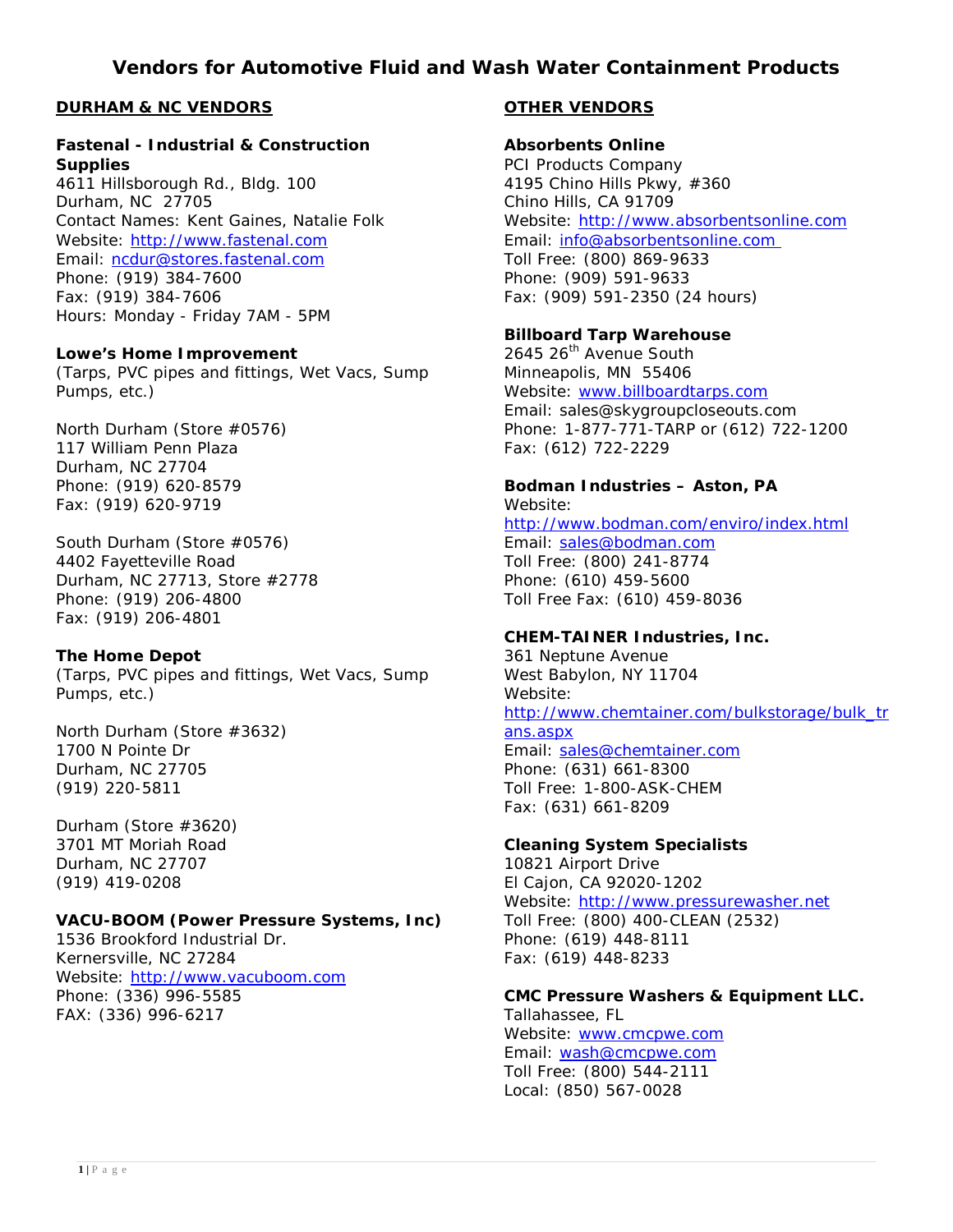# **Containment Corporation**

10887 Portal Drive Los Alamitos, CA 90720 Web: <http://www.containmentcorp.com/index.html> Email: [requests@containmentcorp.com](mailto:requests@containmentcorp.com) Toll Free: (800) 235 – 7421 Fax: (714) 821-9949

# **DAWG (Doing Away With Grime) Inc.**

25 Lassy Ct. Terryville, CT 06786 Website: [http://www.dawginc.com](http://www.dawginc.com/) Toll Free: (800) 935-3294 Toll Free Fax: (800) 545-7297

### **Delco Cleaning Systems**

2513 Warfield St. Fort Worth, TX 76106-7554 Website:<http://pressurewash.com/catalog> Email: [delco@dcs1.com](mailto:delco@dcs1.com) Toll Free: (800) 433-2113 Fax: (817) 625-2059

### **Detail King**

Website:<http://www.detailking.com/> Email: [support@detailking.com](mailto:support@detailking.com) Phone: (724) 325-0008 Toll Free: (888) 314-0847

#### **Hydro Tek Systems, Inc. Cleaning Equipment Manufacturing**

2353 Almond Ave Redlands, CA 92374-2035 Website: [www.hydrotek.us](http://www.hydrotek.us/) Toll Free: (800) 274-9376 Fax: (909) 799-9888 (See website for local distributors)

### **Interstate Products**

3921 Sawyer Rd. Sarasota, FL 34233 Website: [http://www.interstateproducts.com](http://www.interstateproducts.com/) Toll Free: (800) 474-7294 Toll Free Fax: (800) 448-6329 **Lab Safety Supply, Inc. – Janesville, WI** Website: [http://www.labsafety.com](http://www.labsafety.com/) Email: [custsvc@labsafety.com](mailto:custsvc@labsafety.com) Toll Free: (800) 356-0783 Toll Free Fax: (800) 543-9910

### **Loomis Tank Centers - California**

Website: [http://www.loomistank.com/transport](http://www.loomistank.com/transport-tanks.html)[tanks.html](http://www.loomistank.com/transport-tanks.html) Toll Free: (800) 549-5514

### **National Tank Outlet**

Website:<http://www.ntotank.com/index.html> Email: [sales@ntotank.com](mailto:sales@ntotank.com) Toll Free: (888) 686-8265

#### **New Pig Corporation**

One Pork Avenue P.O. Box 304 Tipton, PA 16684-0304 Website: [http://www.newpig.com](http://www.newpig.com/) Email: [hothogs@newpig.com](mailto:hothogs@newpig.com) Toll Free: (800) 468-4647 Phone: (814) 684-0101 Toll Free Fax: (800) 621-7447

#### **NorCal Cleaning Systems Inc.**

2250 Stewart Street Ste#11 Stockton, CA 95205 Website: [http://www.norcalcleaningsystems.com](http://www.norcalcleaningsystems.com/) Email: [chris@norcalcleaningsystems.com](mailto:chris@norcalcleaningsystems.com) Office: (209) 463-6600 Fax: (209) 463-6606

#### **Northwest Hazmat, Inc. – Springfield, OR**

Website: [http://www.nwhazmat.com](http://www.nwhazmat.com/) Toll Free: (800) 597-1323 Phone: (814) 684-0101 Toll Free Fax: (800) 621-7447

### **Oil-Dri Corporation – Alpharetta, Georgia**

Website: [http://www.oildri.com](http://www.oildri.com/) Email: [SorbentInfo@oildri.com](mailto:sorbentinfo@oildri.com) Toll Free: 800-OIL-DRIP (800-645-3747) Phone: 770-475-3993 Fax: 800-233-8550

### **Safety Emporium – Blackwood, NJ**

Website: [http://www.safetyemporium.com](http://www.safetyemporium.com/) Email: [esales@safetyemporium.com](mailto:esales@safetyemporium.com) Toll Free: (866) 326-5412 Phone: (856) 449-8956 Toll Free Fax: (856) 553-6154

## **Spill 911 – Westfield, IN**

Website: [http://www.spill911.com](http://www.spill911.com/) Email: [info@spill911.com](mailto:info@spill911.com) Toll Free: (800) 474-5911 Phone: (317) 867-2911 Toll Free Fax: (800) 467-5911

### **Tarps Direct**

202 Airport Road Philipsburg, PA 16866 Website: [www.tarpsonline.com](http://www.tarpsonline.com/) Email: [info@tarpsdirect.net](mailto:info@tarpsdirect.net) Phone: 1-877-GOTARPS (468-2777)